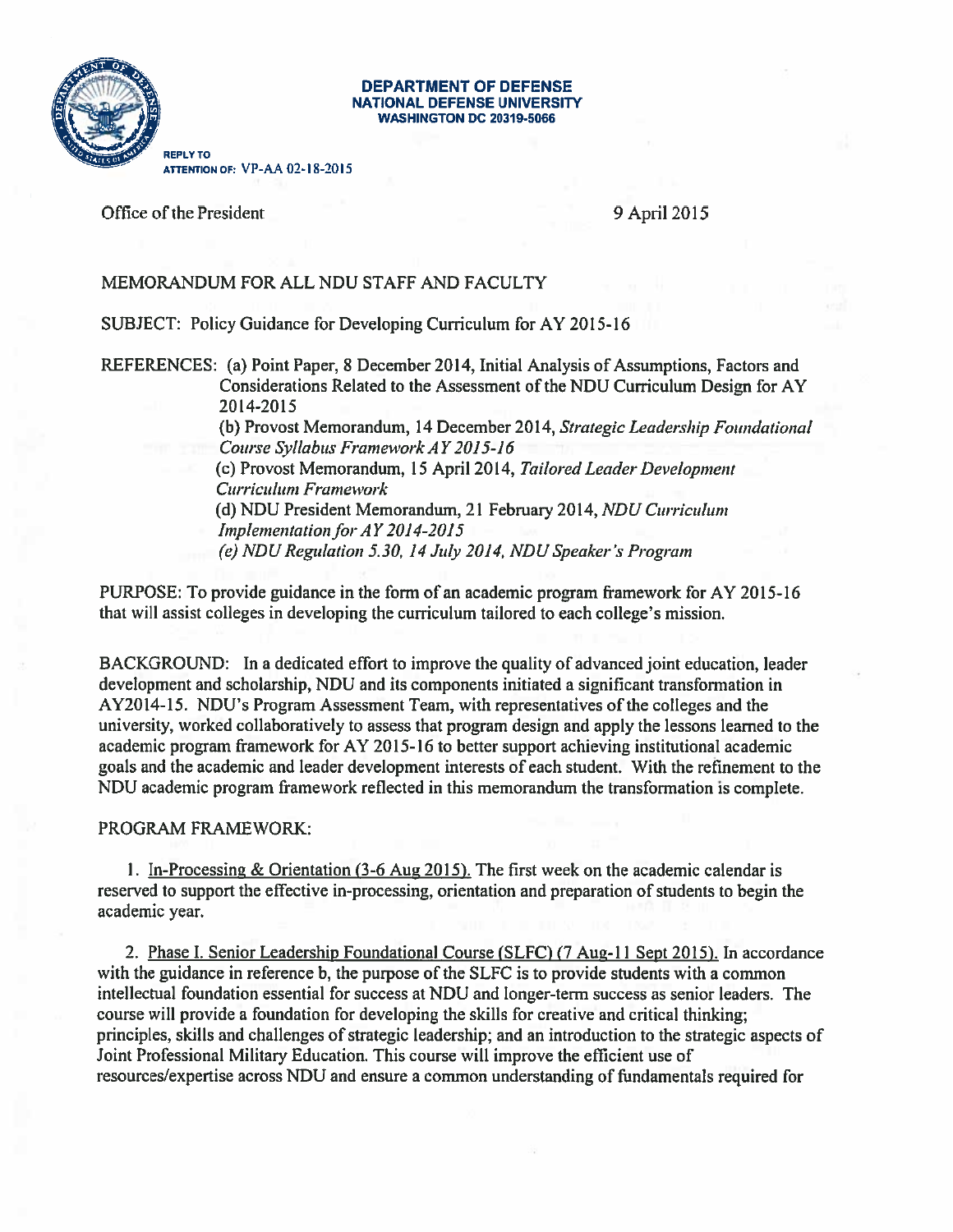academic success in all the colleges, including the CJCS's emphasis on Desired Leader Attributes, lessons learned from a decade of war, and the statutory JPME II subjects.

3. Phase II. Co1leze Core Curriculum (15 September 2015-27 May 2016). In preparing and implementing the curriculum for the current academic year, we have learned <sup>a</sup> number of lessons. The time allocatcd in the academic year led to a high pace of core course instruction with core courses often taught mornings and afternoons with too little time for students to prepare and reflect. Additionally, we needed to better integrate and build upon the lessons from the Strategic Leadership Foundation Course. Finally, many students experienced an unintended "overload" because contact hours were not scheduled to properly support individual student studies related to their individual strategic research paper (ISRP), field studies/practicum, or selected concentrations.

Based on these lessons learned, Phase II has been extended by five weeks to provide a better tempo or pace of instruction. This should allow each college to more effectively teach its core curriculum and to better support the academic interests of each student and the development of their TSRP/thesis. The core curriculum will be designed to best ensure students master the unique competency expressed in the mission of each college, building on the foundational material in the Strategic Leadership Foundation Course and addressing the strategic aspects of JPME II. Phase II includes four unique elements:

- a. Individual Specialized Studies (Tuesday and Wednesday afternoons, 21 September II December 2015). This period will complement the core curriculum while supporting individual students' studies related to their research projects, selected concentrations, and field studies or practicums. Each student will have two courses and each course will be worth two credit hours. Courses will be scheduled in one of four time periods: Tuesday's 1330-1520 or 1530-1720, and Wednesday's 1330-1520 or 1530-1720. After six weeks, early and late courses flip time slots.
- b. Electives (Tuesday and Wednesday afternoons, II January—I April 2016). This period will provide students the opportunity to select from a wide variety of electives across NDU that will support their individual leader development and broaden their perspectives. Students who have selected a concentration will continue their studies during this period. Electives will be scheduled in one of four time periods: Tuesday's 1330-1520 or 1530-1720, and Wednesday's 1330-1520 or 1530-1720. After six weeks, early and late courses flip time slots.
- c. Field Studies/Practicum and Research (approximately <sup>2</sup> April <sup>I</sup> May 2016). During this period colleges will continue core course instruction and identify a window during which students will participate in their selected practicum of field studies that compliments the core curriculum. This window of time will support some dedicated time for student research and writing. The experience students gain and lessons learned from their practicum or field studies will be integral to the curriculum objectives remaining in Phase II.
- d. NDU's Speaker's Program (Select Wednesday Mornings). Beginning in Phase I. but primarily during Phase II, Wednesday mornings will usually be reserved for distinguished guest speakers or panels participating in the NDU President's Lecture Series, the Strategic Leadership Forum, or the individual colleges' Commandant's Lecture Series. Complementing NDU's focus on the development of strategic leaders, this program provides students the opportunity to engage with distinguished leaders in person and in a nonattribution setting.

2